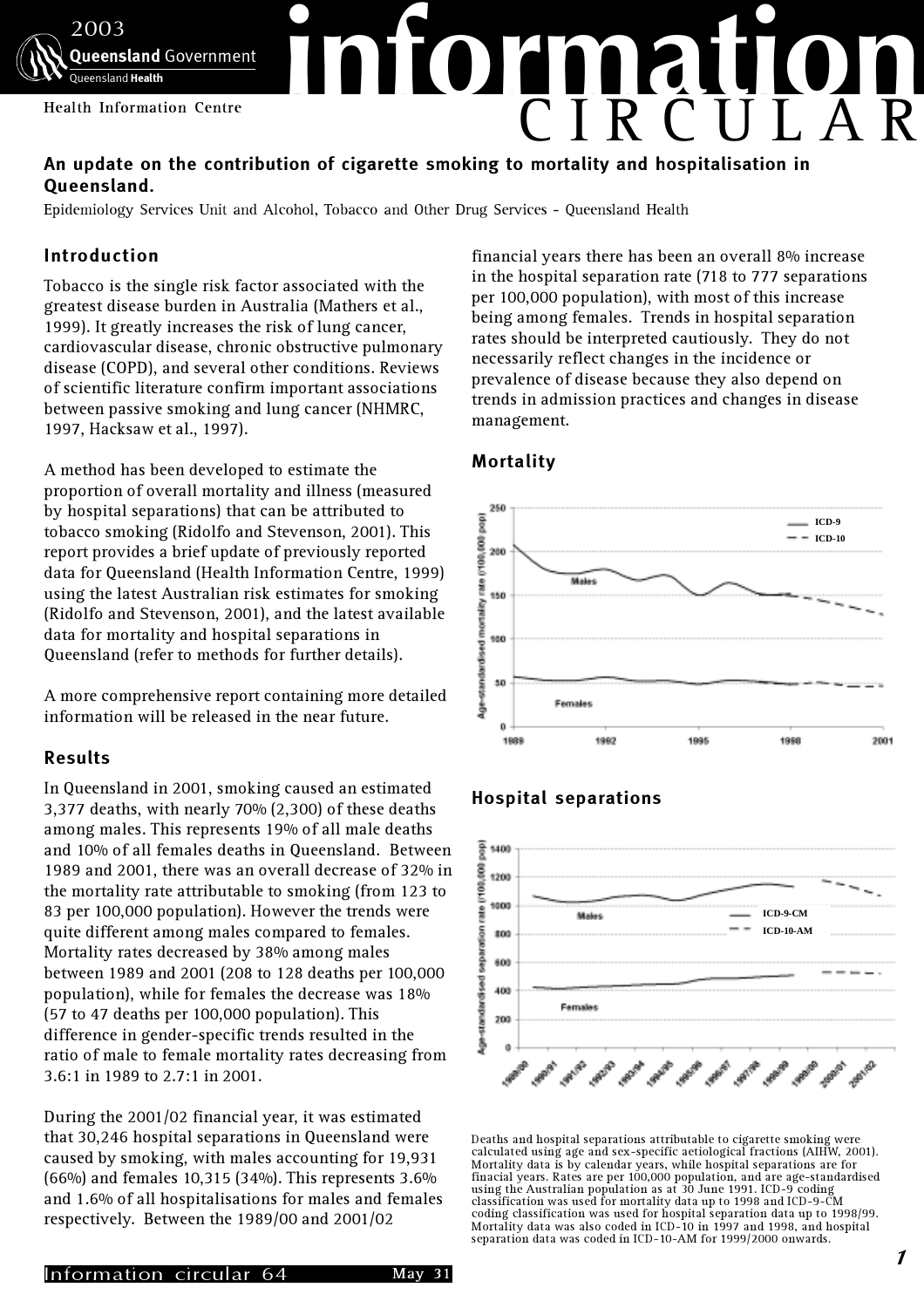# Cost to Health System

It is estimated that there were 168,115 occupied bed days directly attributable to cigarette smoking in the 2001/02 financial year, at a cost to Queenslanders of \$137.8 million (see Appendix for description of cost calculations).

For public hospitals there were 100,995 occupied bed days directly attributable to cigarette smoking in the 2001/02 financial year, estimated at a cost of \$82.8 million.

It is estimated that for private hospitals there were 67,120 occupied bed days directly attributable to cigarette smoking in the 2001/02 financial year, at a cost of \$55.0 million.

## Comparisons with New South Wales

Similar trends have been reported for New South Wales for both mortality and hospital separations (Public Health Division, 2003). Rates in New South Wales are very similar to Queensland for both mortality and hospital separations.

### Discussion

Queensland men are more likely to be smokers than men in other states. In Queensland, the proportion of males, 14 years or older, who smoke was 23.2% compared with the Australian average of 21.1% [AIHW, 2002]. The corresponding figures for females aged 14 years and over were 19.1% in Queensland compared to the national average of 18.0%. [AIHW, 2002].

Although comparisons of statewide survey data over time are difficult due to changes in the wording of questions, there is a suggestion of a slight decrease in self-reported smoking prevalence among Queensland adults (18 years and over) from about 28% in 1993 to 26% in 2001 (HIC: unpublished data). Corresponding proportions from the National Household Drug survey (14 years and over) were 23% in 1995 and 21% in 2001.

The Queensland Tobacco Action Plan 2000/01 to 2003/ 04 (QTAP), endorsed by Cabinet in October 2000, is the State's first-ever strategic plan for addressing tobacco issues. Based on a national framework, it has 36 actions which together aim to reduce youth smoking, support smokers to quit, address smoking among Indigenous people, and reduce exposure to passive smoking. Major achievements under QTAP are:

- legislative reforms addressing passive smoking, vending machines, tobacco advertising and enforcement and sales to minors;
- the "Poison" youth smoking and support campaign; and
- implementation of the pilot "Indigenous Smokefree Project".

In addition to the actions under QTAP, a major project has commenced through Health Promotion Queensland addressing smoking by young women and girls.

Since mortality due to smoking generally reflects smoking patterns at least 20 years ago (and more likely 40 years ago), any impact of these recent government initiatives is unlikely to be reflected in mortality data in the near future. However, they are important in terms of long term gain, and to help ensure that the future trends continue in the right direction.

### Methods

These risk estimates are called aetiologic fractions, and are the probability that a particular case of illness (hospital separation) or death was caused by smoking. The aetiologic fractions are generated by reviewing and summarising all the available published evidence for associations between smoking and specific diseases. These fractions are estimates only, and any interpretation of these data attributable to smoking should be made in light of this uncertainty.

These aetiologic fractions were updated in 2001 (Ridolfo and Stevenson, 2001), and as such there may be some differences in the results published previously for Queensland (Health Information Centre, 1999) and these results for corresponding years. However, these differences have been found to be only minor.

Mortality data was sourced from the Deaths Registration Data Set (Australian Bureau of Statistics) while the hospital separation data was obtained from the Queensland Hospital Patient Admitted Data Collection (Queensland Health).

ICD-9 coding classification was used for mortality data up to 1998 and ICD-9-CM coding classification was used for hospital separation data up to 1998/99. Mortality data was also coded in ICD-10 in 1997 and 1998. For 1999/2000 onwards the coding classification used for hospital separation data was ICD-10-AM. Differences in codes and coding practices between these coding classifications mean that interpretation of trends needs to take this into account.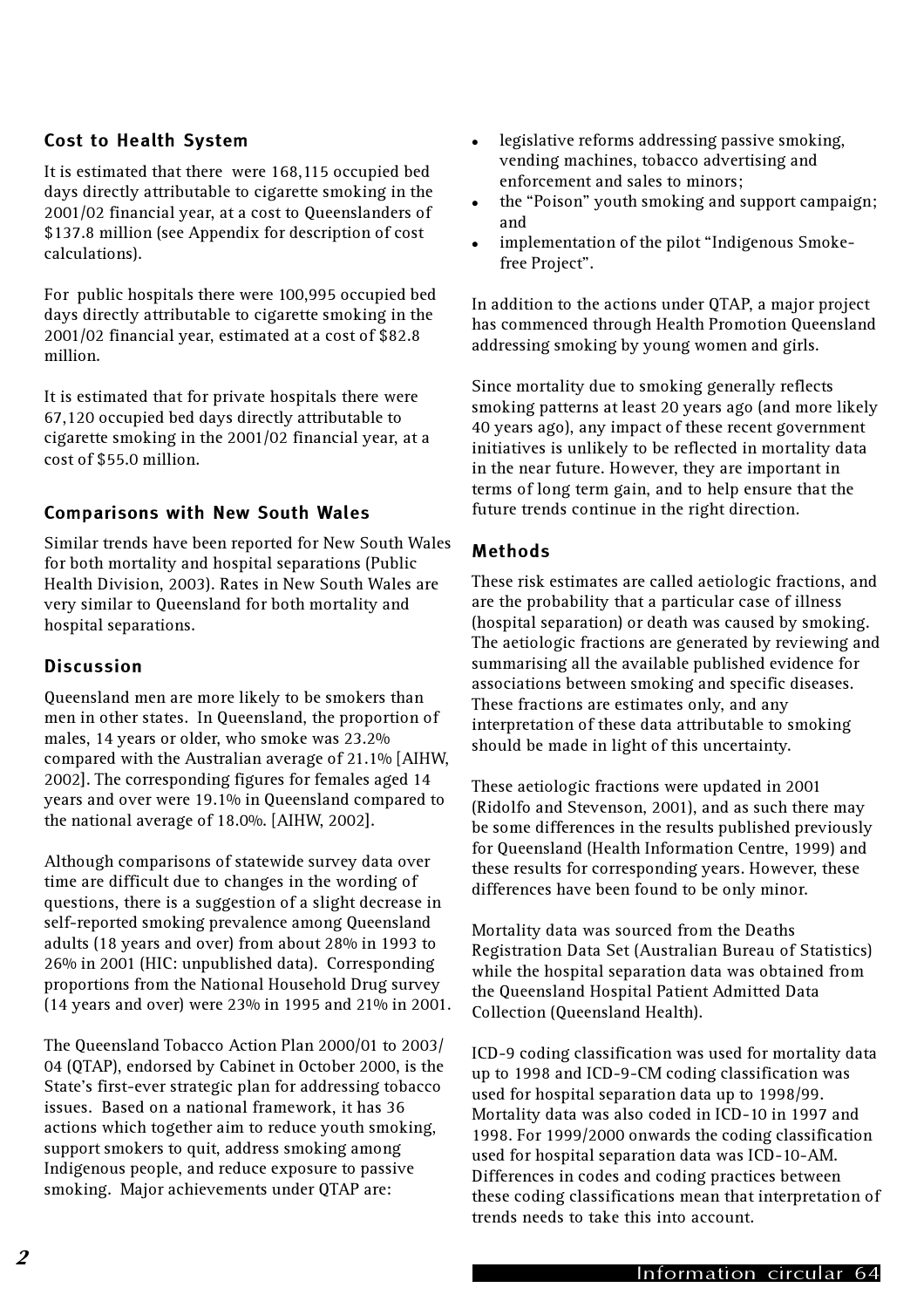# Cost Calculation

The cost to Queenslanders of cigarette-related occupied bed days was calculated by multiplying the number of occupied bed days directly attributable to cigarette smoking (during 2001/02 financial year) by the cost accrued per admitted patient day (\$820 for 2000/01 financial year, based on the National Hospital Cost Data Collection).

## References

- 1. AIHW (2002). 2001 National Drug Strategy Household Survey: State and Territory supplement. AIHW cat. no. PHE 37. Canberra: Australian Institute of Health and Welfare (Drug Statistics Series No. 10). p3.
- 2. Hackshaw AK, Law MR, Wald NJ (1997) The Accumulated Evidence On Lung Cancer And Environmental Tobacco Smoke. BMJ 315:980-88.
- 3. Health Information Centre (1999). Smoking prevalence and the contribution of cigarette smoking to mortality and morbidity in Queensland. Health Information Centre, Queensland Health. Available at http://www.health.qld.gov.au/publications/infocirc/ 5764.htm .
- 4. Health Information Centre. Regional Health Survey 1993, Omnibus Survey 2001.
- 5. Mathers C, Vos T, Stevenson C. The burden of disease and injury in Australia. Canberra: Australian Institute of Health and Welfare, 1999. Available at http:// ww.aihw.gov.au
- 6. NHMRC (1997). The Health Effects of Passive Smoking. National Health and Medical Research Council. AGPS, Canberra.
- 7. Public Health Division (2003). The health of the people of New South Wales - Report of the Chief Health Officer. Sydney: NSW Department of Health. Available at: http://www.health.nsw.gov.au/publichealth/chorep/beh/beh\_smkaf.htm. Accessed 8th April 2003.
- 8. Ridolfo B, Stevenson C (2001). The quantification of drug caused morbidity and mortality in Australia, 1998. Canberra: Australian Institute of Health and Welfare, 2001. Available at http://www.aihw.gov.au